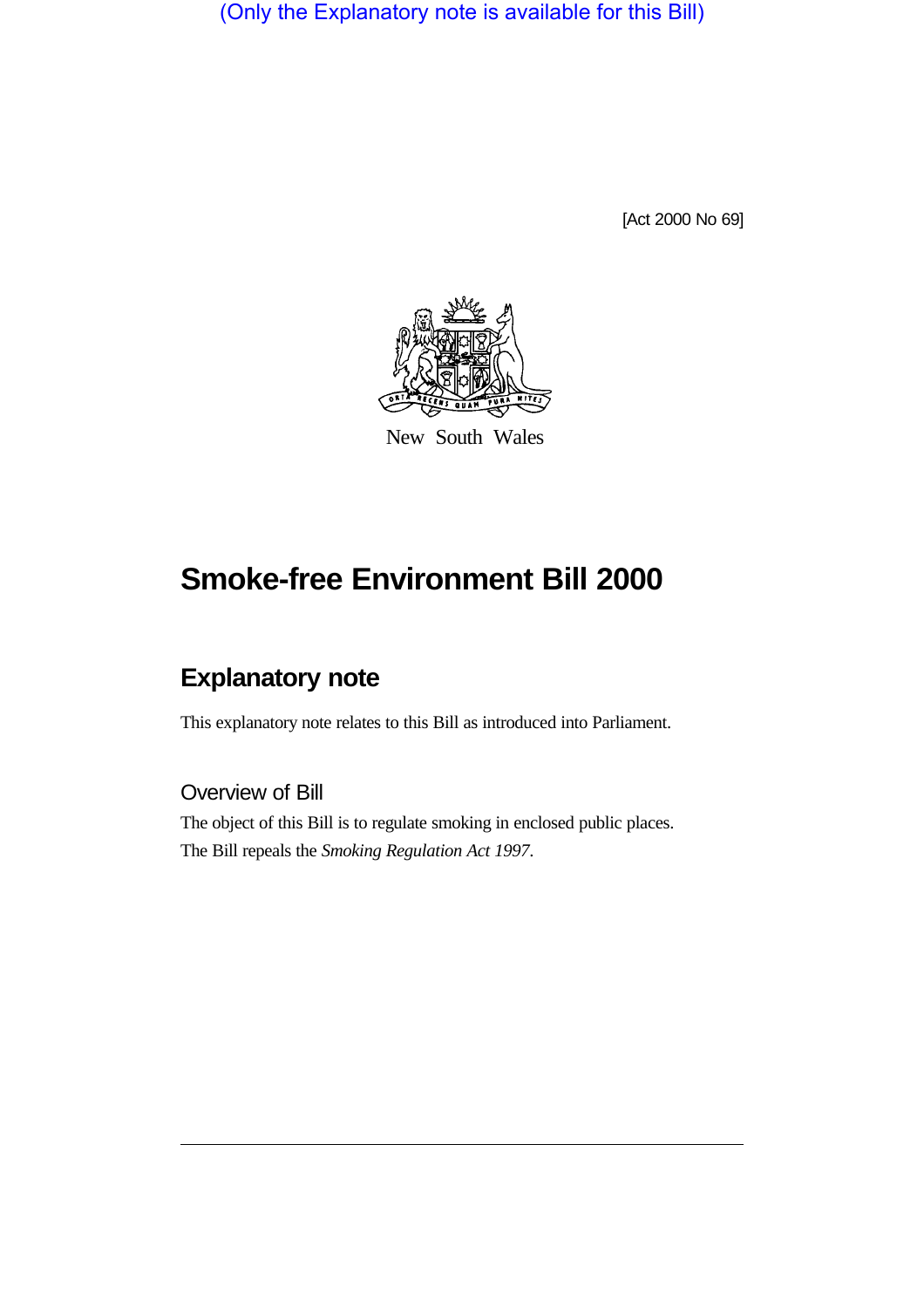Explanatory note

## Outline of provisions

#### **Part 1 Preliminary**

**Clause 1** sets out the name (also called the short title) of the proposed Act.

**Clause 2** provides for the commencement of the proposed Act on a day or days to be appointed by proclamation.

**Clause 3** states the object of the proposed Act.

**Clause 4** defines certain words and expressions used in the proposed Act.

**Clause 5** states that the proposed Act binds the Crown.

## **Part 2 Prohibition on smoking in smoke-free areas**

**Clause 6** defines "smoke-free area" for the purposes of the proposed Act. A smokefree area is any enclosed public place, but does not include exempt premises as defined in clause 11.

**Clause 7** makes it an offence to smoke in a smoke-free area, unless the smoking is by a performer as part of a performance or the person smoking did not know (and could not reasonably be expected to have known) that the place concerned was a smoke-free area. (Clause 3 of Schedule 2 provides that, in the first year of operation of clause 7, a person does not commit an offence under this clause unless the person smokes after having been required to stop by the occupier of the smoke-free area, or an employee or agent of the occupier, or an inspector.)

**Clause 8** makes an occupier of a smoke-free area guilty of an offence if a person is smoking in the smoke-free area in contravention of the proposed Act, subject to certain defences.

**Clause 9** makes it an offence for an occupier of a smoke-free area not to display signs required by the regulations. The regulations may exempt any public place, or class of public place, from the operation of the clause.

**Clause 10** makes it an offence for the occupier of a smoke-free area, or of any part of premises in which there is a smoke-free area, to fail to take reasonable steps to prevent the spread of smoke to the smoke-free area from areas on the premises where smoking is allowed.

The clause allows the Minister to issue guidelines as to what constitutes reasonable steps to prevent the spread of smoke in premises.

Explanatory note page 2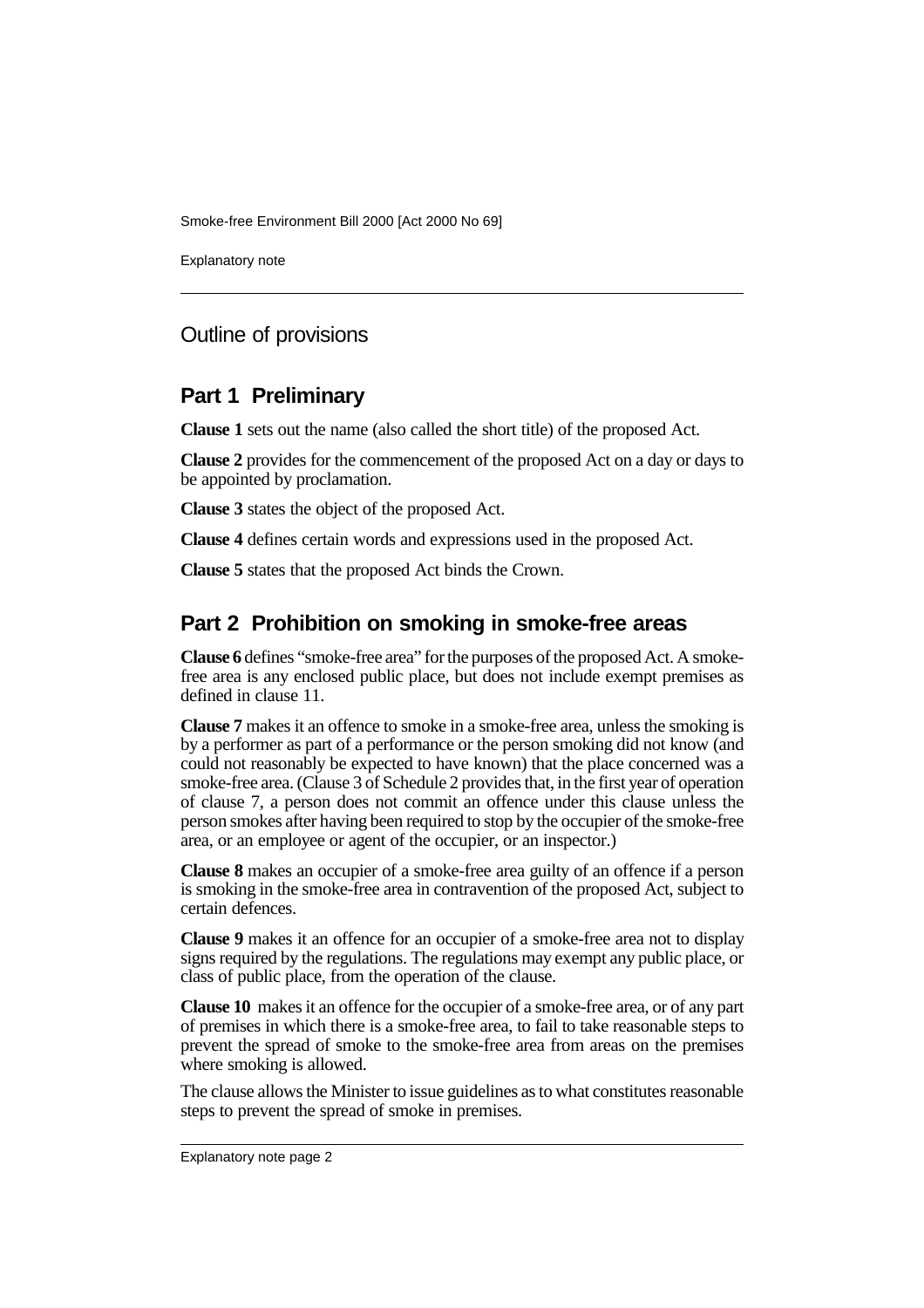Explanatory note

## **Part 3 Exempt premises**

**Clause 11** defines "exempt premises" for the purposes of the proposed Act. These include parts of certain premises licensed or registered under the *Liquor Act 1982*, *Registered Clubs Act 1976* or *Casino Control Act 1992* and any premises prescribed by the regulations. However, exempt premises does not include any premises in respect of which a declaration of the Director-General of the Department of Health is in force under clause 13 removing the exemption for those premises. (Clause 4 of Schedule 2 contains transitional provisions extending the classes of exempt premises during the first year of operation of the proposed Act.)

**Clause 12** enables regulations to be made with respect to requirements with which exempt premises must comply.

**Clause 13** enables the Director-General of the Department of Health to declare that premises are no longer exempt premises if satisfied that any requirement of the proposed Act or the regulations have not been complied with in relation to the premises or any guidelines issued under clause 10 have not been complied with in relation to the premises.

## **Part 4 Inspection of premises**

**Clause 14** provides for the appointment of inspectors for the purposes of the proposed Act.

**Clause 15** enables inspectors to enter premises and to carry out inspections for the purposes of the proposed Act.

**Clause 16** enables an inspector to apply for a search warrant to enter premises if satisfied that there are reasonable grounds for believing that the proposed Act or the regulations have been contravened on the premises.

**Clause 17** enables an inspector to require a person who is smoking in contravention of the proposed Act to stop smoking. The clause also enables an inspector to require the name and address of a person by whom the inspector reasonably suspects the proposed Act or the regulations have been contravened or who is apparently the occupier of premises on which such a contravention has occurred or is occurring (or, if the person is not the occupier, the name of the occupier).

**Clause 18** makes it an offence to fail to comply with a requirement of an inspector made under the proposed Part or to give false information in relation to such a requirement.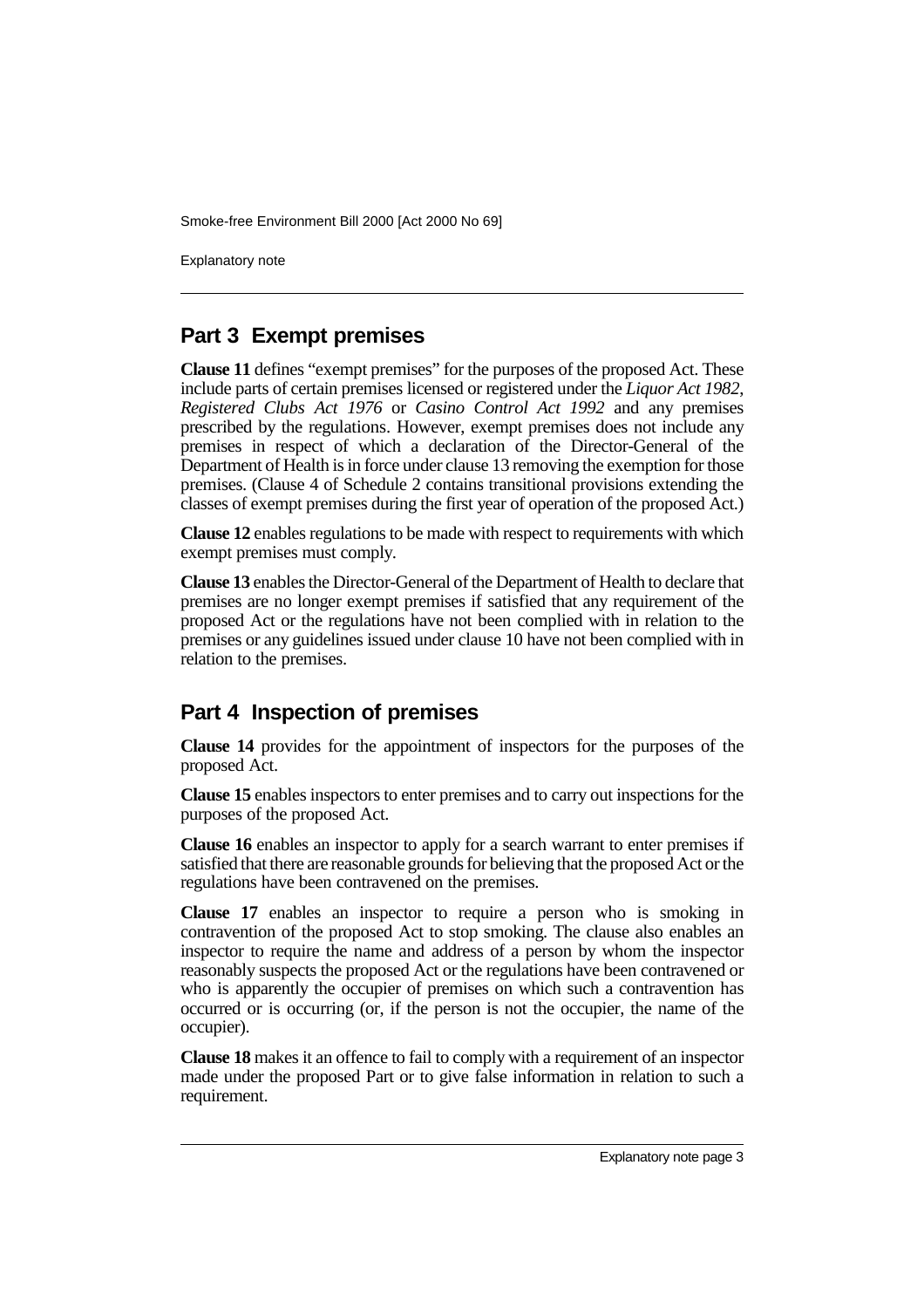Explanatory note

**Clause 19** makes it an offence to obstruct or impersonate an inspector in the exercise of the inspector's functions under the proposed Act.

#### **Part 5 Miscellaneous**

**Clause 20** provides that proceedings for offences under the proposed Act are to be taken before a Local Court.

**Clause 21** states that the proposed Act neither creates nor preserves a right to smoke in an enclosed public place.

**Clause 22** provides for the manner in which documents may be given to a person under the proposed Act.

**Clause 23** enables regulations to be made for the purposes of the proposed Act.

**Clause 24** makes a consequential amendment to the *Search Warrants Act 1985*.

**Clause 25** repeals the *Smoking Regulation Act 1997*.

**Clause 26** gives effect to Schedule 2 which contains savings, transitional and other provisions consequent on the enactment of the proposed Act.

## **Schedule 1 Examples of places that are smoke-free if they are enclosed public places**

**Schedule 1** contains examples of places that are smoke-free areas if they are also enclosed public places, such as shopping centres, schools, theatres, trains and hospitals.

## **Schedule 2 Savings, transitional and other provisions**

**Schedule 2** contains savings, transitional and other provisions consequent on the enactment of the proposed Act.

In particular, the Schedule varies the operation of certain provisions of the proposed Act during the first year after its commencement in the following ways:

(a) clause 3 of the Schedule provides that during the first year a person does not commit an offence of smoking in a smoke-free area unless the person smokes after having been required to stop smoking by the occupier of the smoke-free area or an inspector,